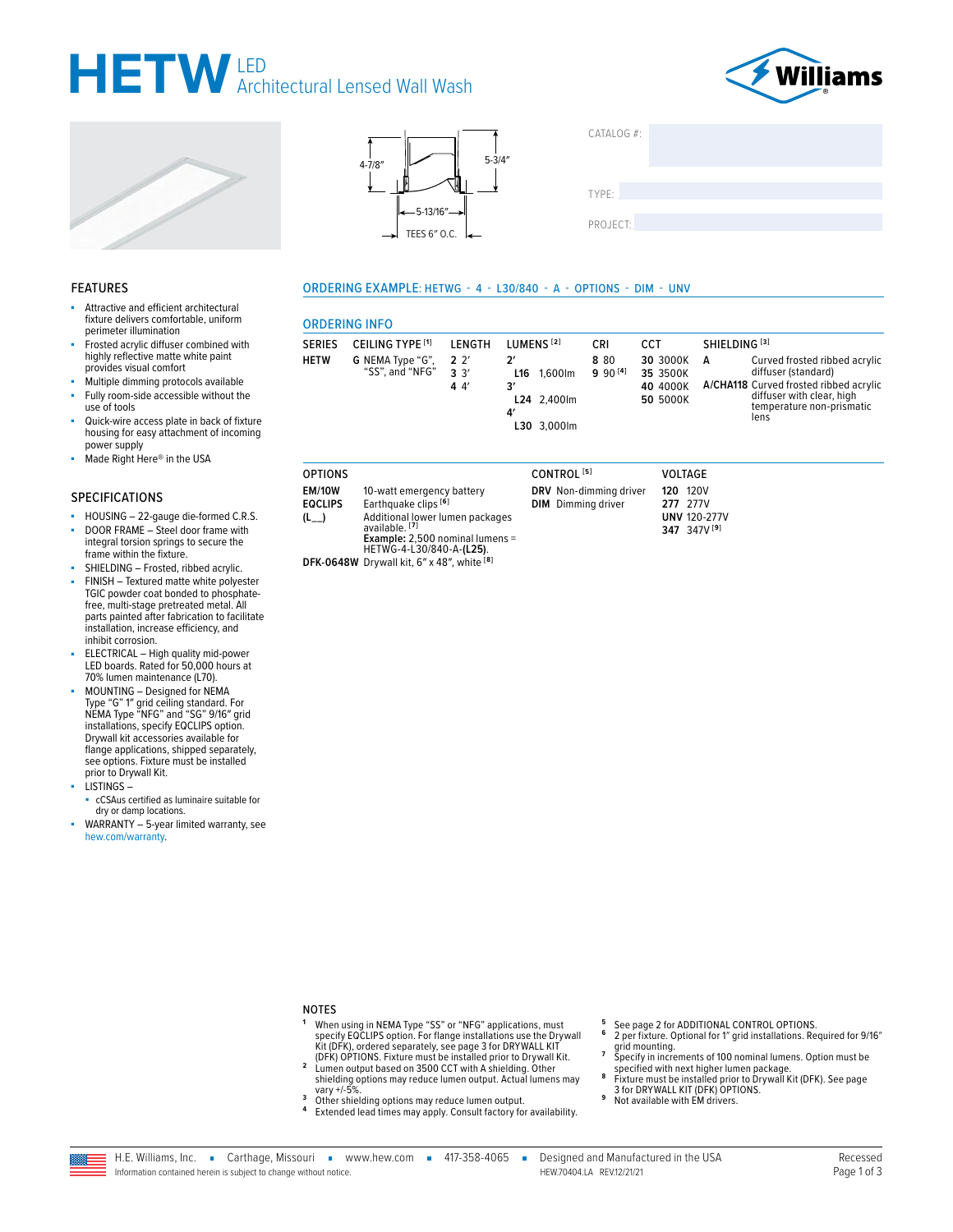## $H E T W$  LED<br>Architectural Lensed Wall Wash

### PHOTOMETRY

**HETWG-4-L30/840-A** Report#: 16990.0 ; 12/13/12 | Total Luminaire Output: 3135 lumens; 43.2 Watts | Efficacy: 72.6 lm/W | 82.9 CRI; 3948K CCT



|                     | <b>VERTICAL ANGLE</b> |             |      | <b>HORIZONTAL ANGLE</b> |      |      | <b>ZONAL</b> |
|---------------------|-----------------------|-------------|------|-------------------------|------|------|--------------|
|                     |                       | $0^{\circ}$ | 45°  | $90^\circ$              | 135° | 180° | LUMENS       |
|                     | 0                     | 1482        | 1482 | 1482                    | 1482 | 1482 |              |
|                     | 5                     | 1556        | 1518 | 1447                    | 1386 | 1348 | 139          |
| <b>DISTRIBUTION</b> | 15                    | 1599        | 1529 | 1347                    | 1150 | 1059 | 380          |
|                     | 25                    | 1600        | 1512 | 1232                    | 917  | 790  | 562          |
|                     | 35                    | 1409        | 1372 | 1040                    | 686  | 565  | 641          |
|                     | 45                    | 984         | 1094 | 790                     | 468  | 374  | 583          |
| CANDLEPOWER         | 55                    | 514         | 682  | 524                     | 297  | 231  | 422          |
|                     | 65                    | 240         | 355  | 319                     | 171  | 139  | 261          |
|                     | 75                    | 102         | 138  | 149                     | 75   | 67   | 120          |
|                     | 85                    | 22          | 31   | 36                      | 18   | 15   | 26           |
|                     | 90                    | 0           | 0    | 0                       | 0    | 0    |              |

| SUMMARY | <b>ZONE</b> | <b>LUMENS</b> | % FIXTURE |
|---------|-------------|---------------|-----------|
|         | $0 - 30$    | 1081          | 35        |
|         | $0 - 40$    | 1722          | 55        |
|         | $0 - 60$    | 2728          | 87        |
| LUMEN   | $0 - 90$    | 3135          | 100       |
|         | $0 - 180$   | 3135          | 100       |

**HETWG-4-L30/840-A/CHA118** Report #: 16991.0 ; 12/13/12 | Total Luminaire Output: 2942 lumens; 42.8 Watts | Efficacy: 68.7 lm/W | 83.0 CRI; 3953K CCT



|              | <b>VERTICAL ANGLE</b> |             |      | <b>HORIZONTAL ANGLE</b> |             |      | <b>ZONAL</b>  |
|--------------|-----------------------|-------------|------|-------------------------|-------------|------|---------------|
|              |                       | $0^{\circ}$ | 45°  | $90^\circ$              | $135^\circ$ | 180° | <b>LUMENS</b> |
|              | 0                     | 1405        | 1405 | 1405                    | 1405        | 1405 |               |
|              | 5                     | 1475        | 1440 | 1378                    | 1320        | 1290 | 132           |
| DISTRIBUTION | 15                    | 1513        | 1449 | 1282                    | 1103        | 1019 | 362           |
|              | 25                    | 1518        | 1433 | 1177                    | 894         | 779  | 538           |
|              | 35                    | 1340        | 1300 | 995                     | 676         | 565  | 617           |
|              | 45                    | 941         | 1034 | 758                     | 468         | 385  | 564           |
|              | 55                    | 479         | 631  | 494                     | 298         | 239  | 400           |
| CANDLEPOWER  | 65                    | 203         | 304  | 285                     | 161         | 134  | 231           |
|              | 75                    | 67          | 96   | 111                     | 59          | 52   | 86            |
|              | 85                    | 11          | 14   | 15                      | 10          | 10   | 12            |
|              | 90                    | $\Omega$    | 0    | $\Omega$                | 0           | 0    |               |

| LUMEN SUMMARY | <b>ZONE</b> | <b>LUMENS</b> | % FIXTURE |
|---------------|-------------|---------------|-----------|
|               | $0 - 30$    | 1032          | 35        |
|               | $0 - 40$    | 1649          | 56        |
|               | $0 - 60$    | 2613          | 89        |
|               | $0 - 90$    | 2942          | 100       |
|               | $0 - 180$   | 2942          | 100       |

### <span id="page-1-0"></span>ADDITIONAL CONTROL OPTIONS

Note: Lumen restrictions apply, consult product builder at hew.com/product-builder. **CATALOG NUMBER DESCRIPTION**<br>DRV Driver prewir DRV Driver prewired for non-dimming applications<br>DIM Dimming driver prewired for 0-10V low voltage DIM Dimming driver prewired for 0-10V low voltage applications<br>DIM1 1% dimming driver prewired for 0-10V low voltage applications DIM1 1% dimming driver prewired for 0-10V low voltage applications<br>
DIM LINE Line voltage dimming driver (TRIAC and ELV compatible, 120V Line voltage dimming driver (TRIAC and ELV compatible, 120V only) DIM TRC Line voltage dimming driver (TRIAC compatible, 120V only)<br>SD40 40% step-dimming driver 40% step-dimming driver SD50 50% step-dimming driver<br>DALI DALI dimming driver DALI dimming driver LTE LINE<br>
Lutron Hi-lume 1% 2-wire dimming driver forward phase line voltage controls (120V only)<br>
Lutron Hi-lume 1% EcoSystem dimming LED driver LDE1 Lutron Hi-lume 1% EcoSystem dimming LED driver<br>ELDO SOLOB EldoLED Solodrive. 0.1% dimming driver for 0-10V EldoLED Solodrive, 0.1% dimming driver for 0-10V controls ELDO SOLOB DALI EldoLED Solodrive, 0.1% dimming driver for DALI controls<br>ELDO ECO1 EldoLED Ecodrive, 1% dimming driver for 0-10V controls ELDO ECO1 EldoLED Ecodrive, 1% dimming driver for 0-10V controls<br>
ELDO ECO1 DALI EldoLED Ecodrive, 1% dimming driver for DALI controls EldoLED Ecodrive, 1% dimming driver for DALI controls

### FIXTURE DETAILS